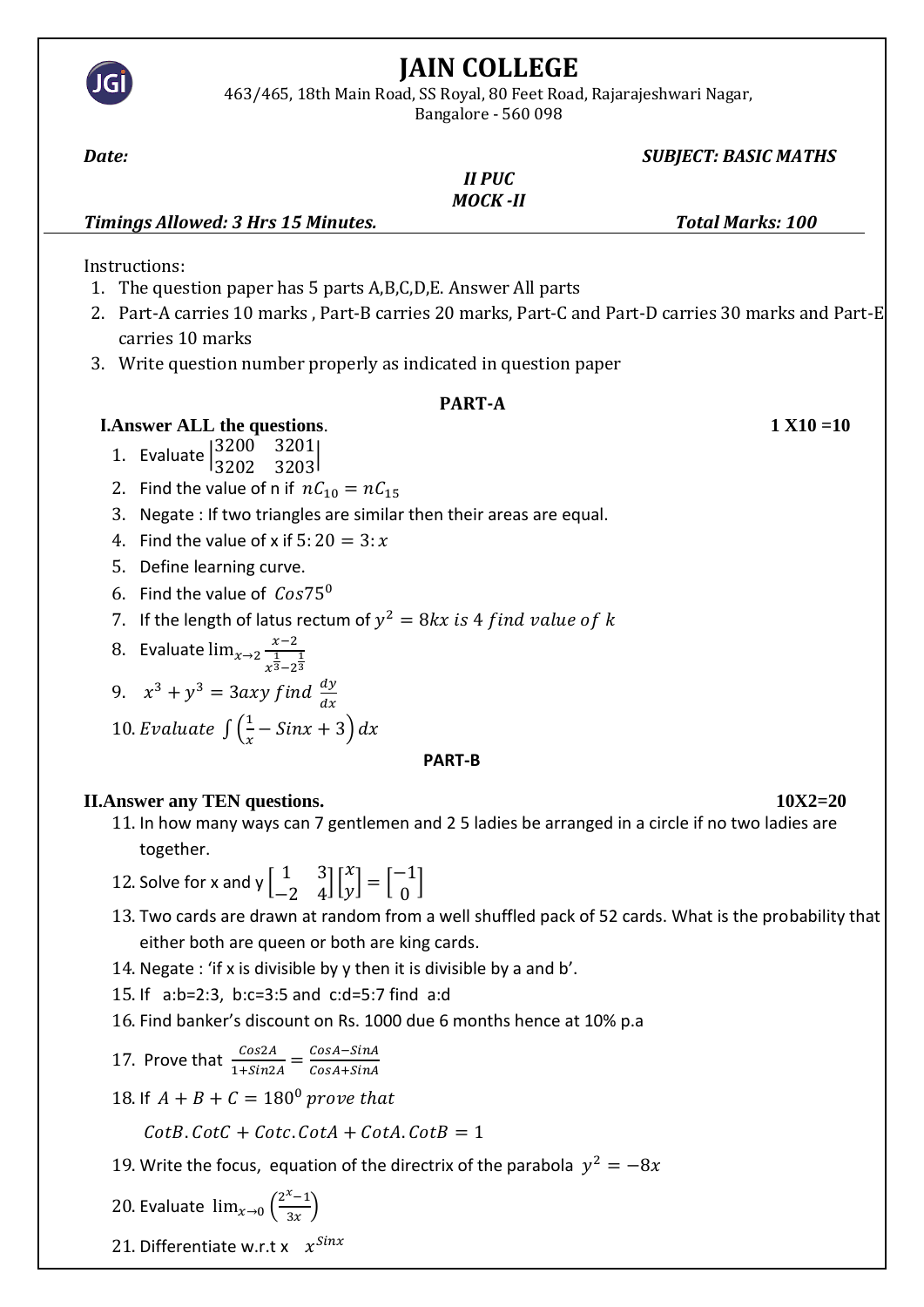22. Find the average cost and marginal cost if the total cost function of an article given by  $C(x)= 5x^2 + 2x + 3$ 

23. Evaluate  $\int$  Cos<sup>2</sup>x Sinx dx

24. Find the area bounded by the curve  $y = x^2$ , x axis and ordinate  $x = 0$ ,  $x = 1$ 

# **PART-C**

# **III.Answer any TEN questions 3 X 10 =30**

- 25. A team of 11 players has to be selected from 14players of which only 2 can play as wicket keeper ? Given each team must have exactly one wicket keeper, how many different teams can be made?
- 26. A sum of Rs. 2415 has to be divided among three persons A,B,C in such proportion that A's share to B's share as 4:5,B's share to C's share as 9:16. How much does each get?
- 27. A bill of Rs. 50000 was drawn on 10-04-2014 at 3 months and was discounted on 1-05-2014 @

12% p,a.,. For what sum was the bill discounted and also find the Banker's gain

- 28. Find the interest earned on Rs.4897.50 caash invested in 15% stock at 81.5 brokerage given is 0.125.The owner of departmental store purchased an article of Rs.1500 at 4% VAT and sell it at Rs.1700 to the customer at 4% VAT. How much amount did the shopkeeper deposit to the Government as VAT?
- 29. Find the equation of the parabola given that the ends of latus rectum are  $L(3,6)$  and  $L^1(-5,6)$
- 30. If x=acos<sup>4</sup>t, y=bsin<sup>4</sup>t. Find  $\frac{dy}{dx}$  at t= $\frac{\pi}{4}$
- 31. The height of a cone is 30cm and it is constant ,the radius of the base is increasing at the rate 0.25cm/sec. Find the rate of increase of volume of the cone when the radius is 10cm.
- 32. The cost function  $C(x)=500x-20x^2+\frac{x^3}{2}$  $\frac{1}{3}$  where 'x' is the number of output .Calculate the output

when marginal cost is equal to average cost

- 33. Differentiate  $x^{(Sinx-Cosx)}$  with respect to x.
- 34. The sides of an equilateral triangle increasing at the rate of 2cm/sec. How fast its area increases when the sides are 10cm.
- 35. Find the equation of the parabola if the vertex is (0,0), axis y-axis and passes through the point  $\left(\frac{1}{2}\right)$  $(\frac{1}{2}, 2)$
- 36. Evaluate  $\int \frac{1}{x}$  $\frac{1}{e^{x}+e^{-x}}dx$

37. Evaluate  $\int \frac{1}{\sqrt{2}}$  $\frac{1}{\sqrt{x}+x}dx$